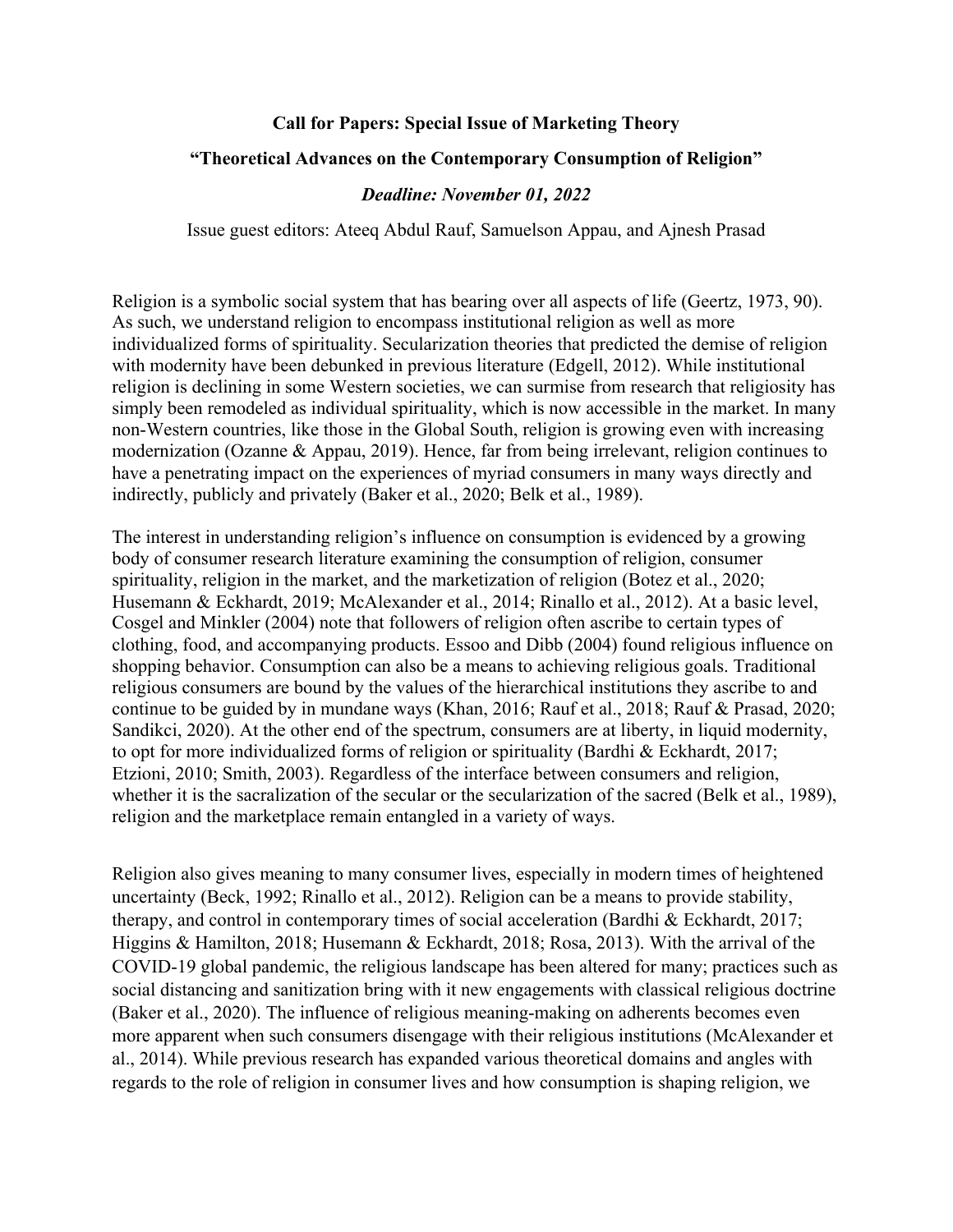believe the time is ripe for extending this rich body of work, with a focus on their manifestation in contemporary times.

Religion does not only guide individuals, but it also affects communities. And in contemporary times, such communities are increasingly becoming global. Major institutional religions like Christianity and Islam have a global presence, even as their makeup and memberships continue to evolve. Still, Pew Research Center (2015) estimates that around 84% of the world's population is affiliated with a religion. Hence, religion's influence is also globalizing in unprecedented ways. Religious movements—such as Pentecostals and followers of the Tablighi Jamaat—are spreading across the globe and their transnational prescriptions have bearing on consumer lifestyles and life transitions (Appau et al., 2020; Appau & Bonsu, 2020; Bonsu & Belk, 2005; Rauf et al., 2018a). The complexity is exacerbated as we live in a world where increased globalization and mobility has hybridized our peculiar selfhood (Levitt, 2007; Sharifonnasabi et al., 2019). Given this situation, there is need for more understanding about how the intersection of religion and globalization affects consumption (of religion).

In addition, international events where religion is the centerpiece of the news affect the religious and the non-religious alike. For instance, when a world leader makes remarks that are perceived to be a contravention to religious mores or blasphemous drawings are published, the outcry has repercussions for (the avoidance of) consumption by both the affected religious and marketers uninvolved in the debate whose goods are rejected in terms of boycotts. Consumption objects, such as the *purdah* or veil, have the capacity to become political points of tension (Johnson et al., 2017; Sandikci & Ger, 2010). These outpourings are not event-based, but have deeper roots in historical religious conflict or the divide between secularism and religion, which require deeper understanding (Asad et al., 2013; Izberk-Bilgin, 2010, 2012a; Mahmood, 2013).

Another important issue is the relationship between the market and religion such as the marketization of religion and the commodification of religious goods that accompanies it (Belk, 2020; Dolbec et al., 2021). Consumer research has a history of exploring how these forces bring inherent tensions which include the diluting importance of beliefs, values, and items that were once considered sacred or alternatively raising the status of mundane objects to that of idols. However, the relationship between the market and religion appears more complex than one simply taking over the other (Carrette & King, 2004). Religious exchanges like the Pentecostal prosperity doctrine bundle the norms of sacrifice, market, and social exchanges (Appau, 2020). Some cultures do not even structurally distinguish between the domain of religion and the domain of the market (Appiah, 1993). Added to the mix is the role of spiritual practitioners, entrepreneurs, and leaders who enjoy celebrity status as experts of spiritual and divine matters, which they translate as market offerings (Appau & Bonsu, 2020; Belk, 2020; Khan & Naguib, 2019). These practices and agents operate betwixt and between the religious and the market domains, manifesting as both and neither, and challenging the boundaries we have set between religion and the market. Thus, novel theoretical ideas are needed to unpack the relationship between religion and the market and how this manifest through (and because of) consumption.

History also offers an interesting linkage with religion and consumption. In some societies, religion has had an uneasy historical relationship with consumption and consumption spaces like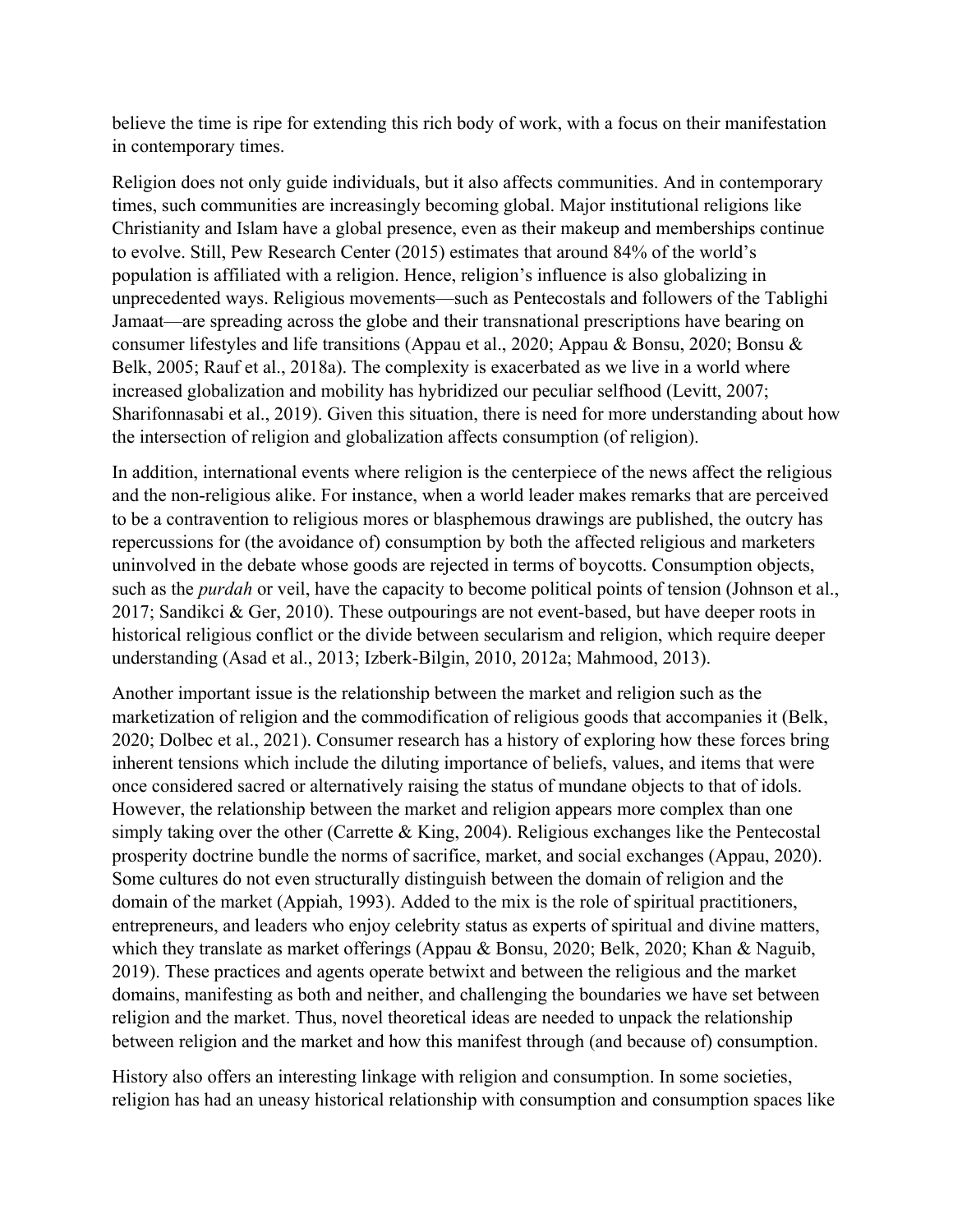the coffeehouse culture in Turkey (Karababa & Ger, 2011). In other ways, old spiritual practices such as religious sojourns, yoga and meditation are now revived as part of everyday modern escapisms (Ertimur & Coskuner-Balli, 2015; Masud, 2000; Piuchan, 2021). There is, therefore, an avenue to theoretically explore the historical evolution of religious practices (e.g., yoga), persons (e.g., the Dalai Lamai), and objects (e.g., the crucifix) that are popularly consumed in the market and in religious consumption fields (Miller, 2005). Similarly, marketing ideologies and practices are not ahistorical, and some are rooted in religious ideologies, beliefs and practices (Botez et al., 2020). Thus, there is an opportunity for theoretical advances to better understand how some contemporary marketing ideologies and consumption practices, which may appear deeply secular and even opposed to religion may themselves have been birthed from some religious ideology, or in opposition to religion.

New frontiers such as the interaction between religion and technology are also demanding scholarly attention. Some researchers have started to probe this avenue such as investigating religious discourse on social media (Izberk-Bilgin, 2012b). On a darker note, the role of technology has the potential to silo consumers and create groups of hate and division (Rauf, 2020). Needless to say, more work needs to be done on these fronts.

This brings to the fore the need to also examine the dark sides of religion and consumption. While religion has had many positive impacts on society, it has historically also led to violence, discrimination, and exploitation, which sometimes translate to the marketplace and affect consumption patterns (Bonsu & Belk, 2010). Despite the "taboo" nature of the subject, much research is needed to understand how the excesses of religion affect consumption and consumer wellbeing, and how best to remedy these excesses.

We are only at the start of understanding the intersection of religion, the marketplace, and consumption in contemporary times (Husemann & Eckhardt, 2019). We present this special issue as an invitation to extend this conversation. Therefore, we invite submissions that examine and make novel theoretical contributions to understanding religion and consumption. Below is an illustrative and non-exhaustive list of suggested topics:

- The role of religious institutions in contemporary marketplaces
- Religious exchanges and consumption
- Identity, community and religious/spiritual consumption
- Religion and consumer wellbeing
- Religious communities of consumption
- Ritualization and consumer culture
- Spiritual markets and their diffusion
- Religious tourism
- History and religion from a marketing perspective
- Globalization and its impac`t on religion and consumption
- Diaspora and the effects of mobility on religious identity
- Religion's interplay with branding and advertising
- Religious discrimination in the marketplace
- Religious practices and trends in the digital world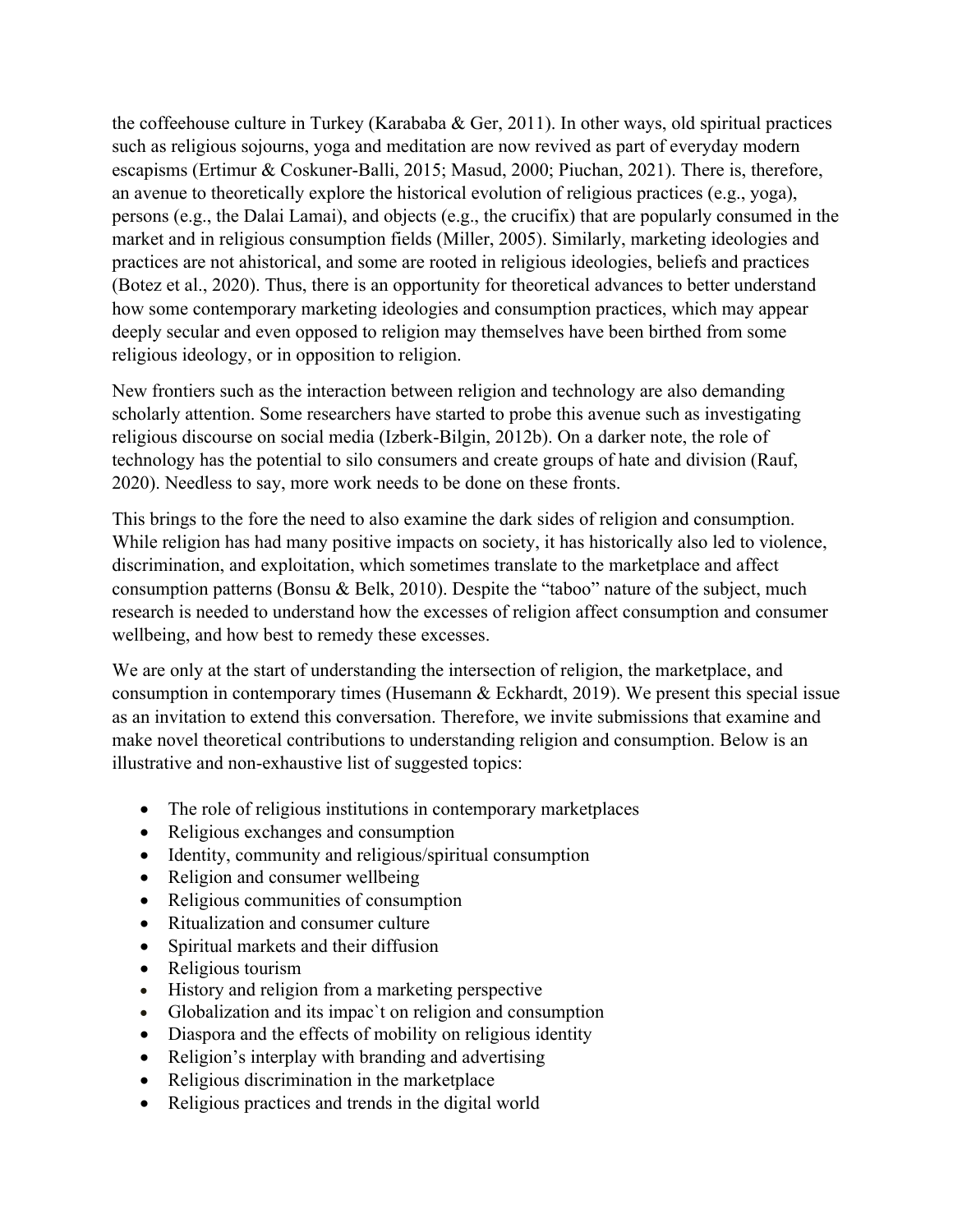- Online communities of religion
- The role of technology and social media in the consumption of religious ideology and religious practice
- Artificial Intelligence, technological design, and its implication for religious consumers
- Religion in Global South contexts
- Religious consumption as a class-based phenomenon
- Religion and capitalism
- Religion and neoliberalism
- The dark side of religion and consumption

Our expectation is that the submissions would advance theory at the intersection of religion and consumption. We welcome empirical, conceptual, and methodological work. We are methodologically plural; we invite qualitative, quantitative, and mixed methods research. We also invite interdisciplinary and critical examinations of religion and consumption; scholars in psychology, anthropology, cultural studies, humanities, sociology, and elsewhere are welcome. We invite papers that contribute both theoretically and managerially. We are also ready to receive shorter thought pieces in addition to full-length manuscripts.

**Submission Deadline:** The deadline for submission is 11:59 PM PST, November 1, 2022.

#### **Submission Instructions:**

Authors should send in manuscripts of up to 8,000 words (including tables, references, captions, footnotes and endnotes) for full length articles, and 2000-3000 words for thought pieces. All submissions must strictly follow the guidelines for Marketing Theory. These are available at: https://journals.sagepub.com/author-instructions/MTQ. Submissions should be made via the journal's manuscript submission site.

Early expressions of interests and enquiries can be forwarded to the special issue editors at consumption.religion@gmail.com. Interest in reviewing for this special issue may also be directed to the guest editors at the same email address.

## **Special Issue Guest Editors:**

Ateeq Abdul Rauf, Information Technology University, Pakistan Samuelson Appau, Melbourne Business School, Australia Ajnesh Prasad, Royal Roads University, Canada

## **References**

- Appau, S. (2020). Toward a divine economic system: Understanding exchanges in a religious consumption field. *Marketing Theory*, *21*(2), 177–199. https://doi.org/10.1177/1470593120973234
- Appau, S., & Bonsu, S. K. (2020). The Spiritual Marketplace in Contemporary Ghana. In *Marketization* (pp. 165–191). Springer.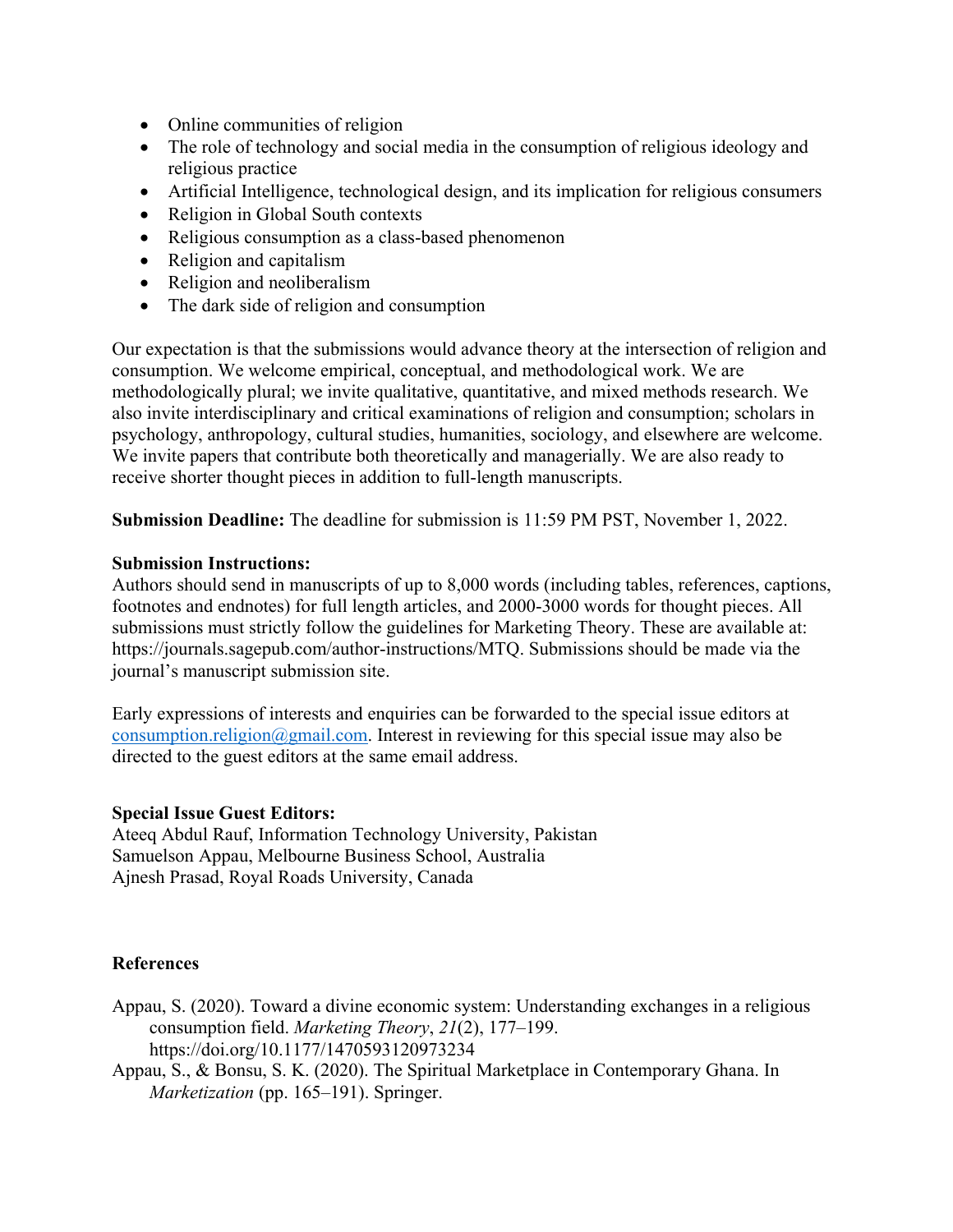Appau, S., Ozanne, J. L., & Klein, J. G. (2020). Understanding Difficult Consumer Transitions: The In/Dividual Consumer in Permanent Liminality. *Journal of Consumer Research*. https://doi.org/10.1093/jcr/ucaa010

Appiah, A. (1993). *In my father's house: Africa in the philosophy of culture*. OUP USA.

Asad, T., Brown, W., Butler, J., & Mahmood, S. (2013). *Is Critique Secular?: Blasphemy, Injury, and Free Speech*. Fordham University Press. https://books.google.com.au/books?id=VA64MQEACAAJ

- Baker, J. O., Martí, G., Braunstein, R., Whitehead, A. L., & Yukich, G. (2020). Religion in the Age of Social Distancing: How COVID-19 Presents New Directions for Research. *Sociology of Religion*, *81*(4), 357–370. https://doi.org/10.1093/socrel/sraa039
- Bardhi, F., & Eckhardt, G. M. (2017). Liquid consumption. *Journal of Consumer Research*, *44*(3), 582–597. https://doi.org/10.1093/jcr/ucx050
- Beck, U. (1992). *Risk society: Towards a New Modernity*. Sage.
- Belk, R. (2020). Commodification as a Part of Marketization. In *Marketization* (pp. 31–72). Springer.
- Belk, R. W., Wallendorf, M., & Sherry, Jr., J. F. (1989). The Sacred and the Profane in Consumer Behavior: Theodicy on the Odyssey. *Journal of Consumer Research*, *16*(1), 1. https://doi.org/10.1086/209191
- Bonsu, S. K., & Belk, R. W. (2005). Do Not Go Cheaply Into That Good Night: Death Ritual Consumption in Asante, Ghana. *SSRN Electronic Journal*, *30*(1), 41–55. https://doi.org/10.2139/ssrn.374340
- Bonsu, S. K., & Belk, R. W. (2010). Marketing a new African God: Pentecostalism and material salvation in Ghana. *International Journal of Nonprofit and Voluntary Sector Marketing*, *15*(4), 305–323.
- Botez, A., Hietanen, J., & Tikkanen, H. (2020). Mapping the absence: a theological critique of posthumanist influences in marketing and consumer research. *Journal of Marketing Management*, *36*(15–16), 1391–1416. https://doi.org/10.1080/0267257X.2020.1805491
- Carrette, J., & King, R. (2004). *Selling Spirituality: The Silent Takeover of Religion* (1st ed.). Routledge. https://doi.org/https://doi.org/10.4324/9780203494875
- Coşgel, M. M., & Minkler, L. (2004). Religious identity and consumption. *Review of Social Economy*, *62*(3), 339–350.
- Dolbec, P.-Y., Castilhos, R. B., Fonseca, M. J., & Trez, G. (2021). How Established Organizations Combine Logics to Reconfigure Resources and Adapt to Marketization: A Case Study of Brazilian Religious Schools. *Journal of Marketing Research*, 0022243721999042. https://doi.org/10.1177/0022243721999042

Edgell, P. (2012). A Cultural Sociology of Religion: New Directions. In *Annual Review of Sociology* (Vol. 38, pp. 247–265). https://doi.org/10.1146/annurev-soc-071811-145424

- Ertimur, B., & Coskuner-Balli, G. (2015). Navigating the institutional logics of markets: Implications for strategic brand management. *Journal of Marketing*, *79*(2), 40–61. https://doi.org/10.1509/jm.13.0218
- Essoo, N., & Dibb, S. (2004). Religious Influences on Shopping Behaviour: An Exploratory Study. *Journal of Marketing Management*, *20*(7–8), 683–712. https://doi.org/10.1362/0267257041838728
- Etzioni, A. (2010). *Moral Dimension: Toward a New Economics*. Simon and Schuster.
- Geertz, C. (1973). *The Interpretation of Cultures: Selected Essays* (Vol. 5019). Basic Books.
- Higgins, L., & Hamilton, K. (2018). Therapeutic Servicescapes and Market-Mediated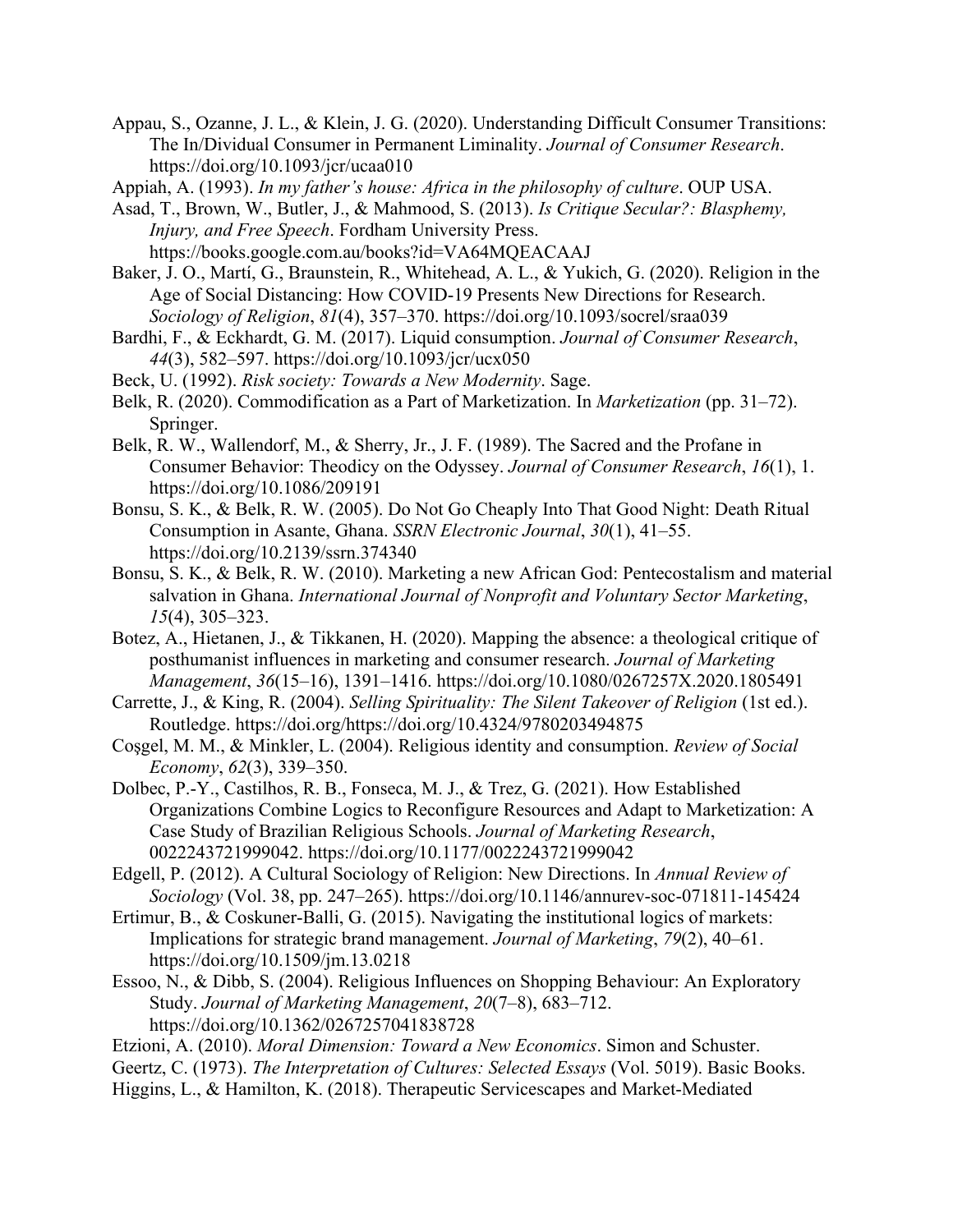Performances of Emotional Suffering. *Journal of Consumer Research*, *45*(6), 1230–1253. https://doi.org/10.1093/jcr/ucy046

- Husemann, K. C., & Eckhardt, G. M. (2018). Consumer Deceleration. *Journal of Consumer Research*, *May*, 1–63. https://doi.org/10.1093/jcr/ucy047
- Husemann, K. C., & Eckhardt, G. M. (2019). Consumer spirituality. *Journal of Marketing Management*, *35*(5–6), 391–406. https://doi.org/10.1080/0267257X.2019.1588558
- Izberk-Bilgin, E. (2010). An interdisciplinary review of resistance to consumption, some marketing interpretations, and future research suggestions. *Consumption Markets & Culture*, *13*(October 2013), 299–323. https://doi.org/10.1080/10253861003787031
- Izberk-Bilgin, E. (2012a). Infidel Brands: Unveiling Alternative Meanings of Global Brands at the Nexus of Globalization, Consumer Culture, and Islamism. *Journal of Consumer Research*, *39*(4), 663–687. https://doi.org/10.1086/665413
- Izberk-Bilgin, E. (2012b). Theology Meets the Marketplace: The Discursive Formation of the Halal Market in Turkey. In *Consumption and Spirituality* (1st ed.). Routledge.
- Johnson, G. D., Thomas, K. D., & Grier, S. A. (2017). When the burger becomes halal: a critical discourse analysis of privilege and marketplace inclusion. *Consumption Markets and Culture*, *20*(6), 497–522. https://doi.org/10.1080/10253866.2017.1323741
- Karababa, E., & Ger, G. (2011). Early Modern Ottoman Coffeehouse Culture and the Formation of the Consumer Subject. *Journal of Consumer Research*, *37*(5), 737–760. https://doi.org/10.1086/656422
- Khan, A. (2016). Islam and Pious Sociality: The Ethics of Hierarchy in the Tablighi Jamaat in Pakistan. *Social Analysis*, *60*(4), 96–113.
- Khan, F. R., & Naguib, R. (2019). Epistemic Healing: A Critical Ethical Response to Epistemic Violence in Business Ethics. *Journal of Business Ethics*, *156*(1), 89–104. https://doi.org/10.1007/s10551-017-3555-x
- Levitt, P. (2007). *God Needs No Passport: Immigrants and the Changing American Religious Landscape*. New Press. https://books.google.com.pk/books?id=dyYvAAAAYAAJ
- Mahmood, S. (2013). Religious reason and secular affect: An incommensurable divide? *Is Critique Secular?: Blasphemy, Injury, and Free Speech*, *35*(4), 58–94. https://doi.org/10.5422/fordham/9780823251681.003.0003
- Masud, M. K. (2000). *Travellers in Faith: Studies of the Tablīghī Jamāʻat as a Transnational Islamic Movement for Faith Renewal*. Brill.
- McAlexander, J. H., Dufault, B. L., Martin, D. M., & Schouten, J. W. (2014). The Marketization of Religion: Field, Capital, and Consumer Identity: Table 1. *Journal of Consumer Research*, *41*(3), 858–875. https://doi.org/10.1086/677894
- Miller, V. J. (2005). *Consuming Religion : Christian Faith and Practice in a Consumer Culture*. Continuum.
- Ozanne, J. L., & Appau, S. (2019). Spirits in the marketplace. *Journal of Marketing Management*, *35*(5–6), 451–466. https://doi.org/10.1080/0267257X.2019.1585154
- Pew Research Center. (2015). *The Future of World Religions: Population Growth Projections, 2010-2050*. https://www.pewforum.org/2015/04/02/religious-projections-2010-2050/
- Piuchan, M. (2021). Meditation retreat tourism in Thailand: its emergence in tourism and effects on tourists' health and well-being. *Humanities, Arts and Social Sciences Studies (FORMER NAME SILPAKORN UNIVERSITY JOURNAL OF SOCIAL SCIENCES, HUMANITIES, AND ARTS)*, 326–337.
- Rauf, A. A. (2020). New Moralities for New Media? Assessing the Role of Social Media in Acts